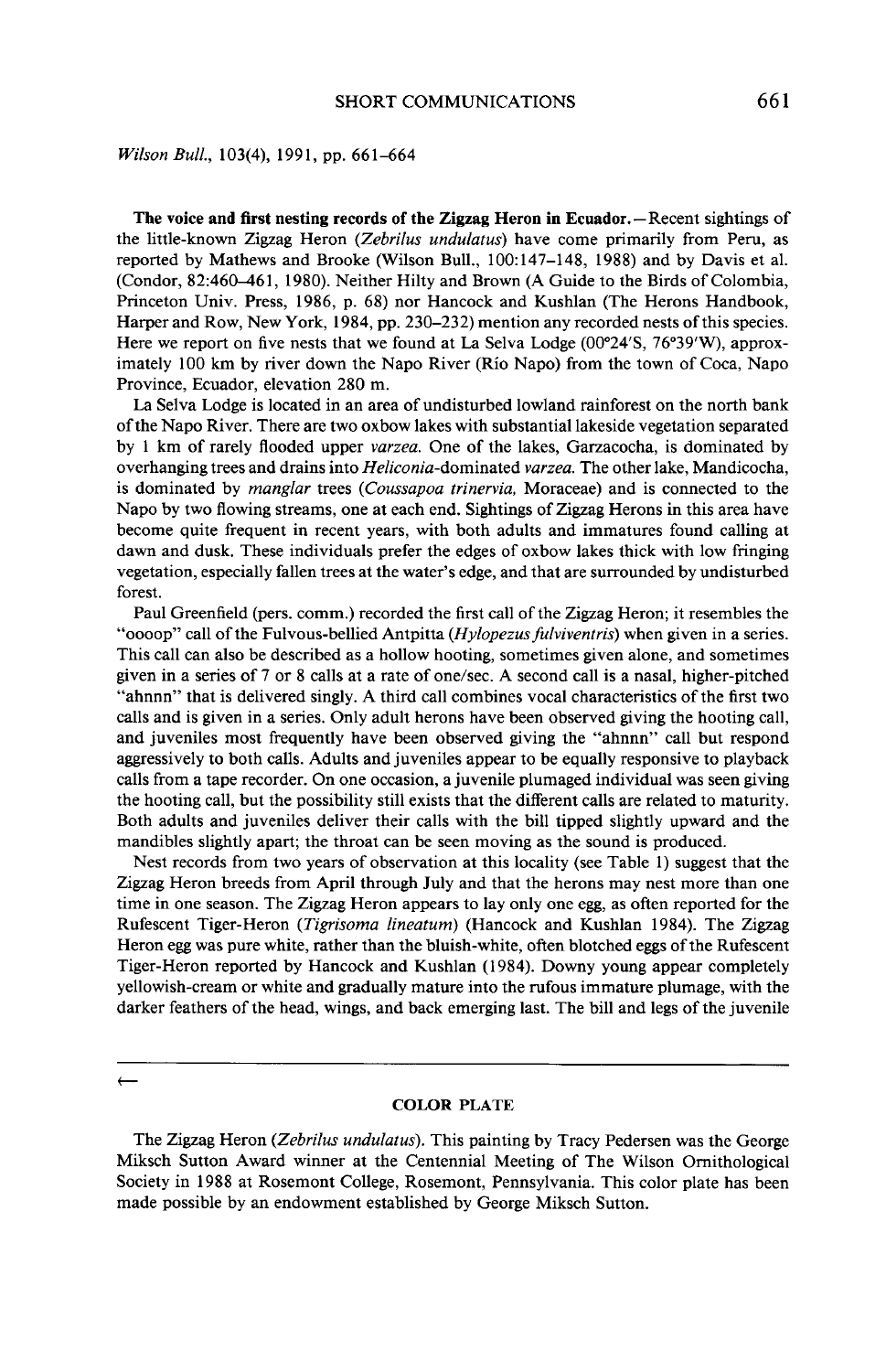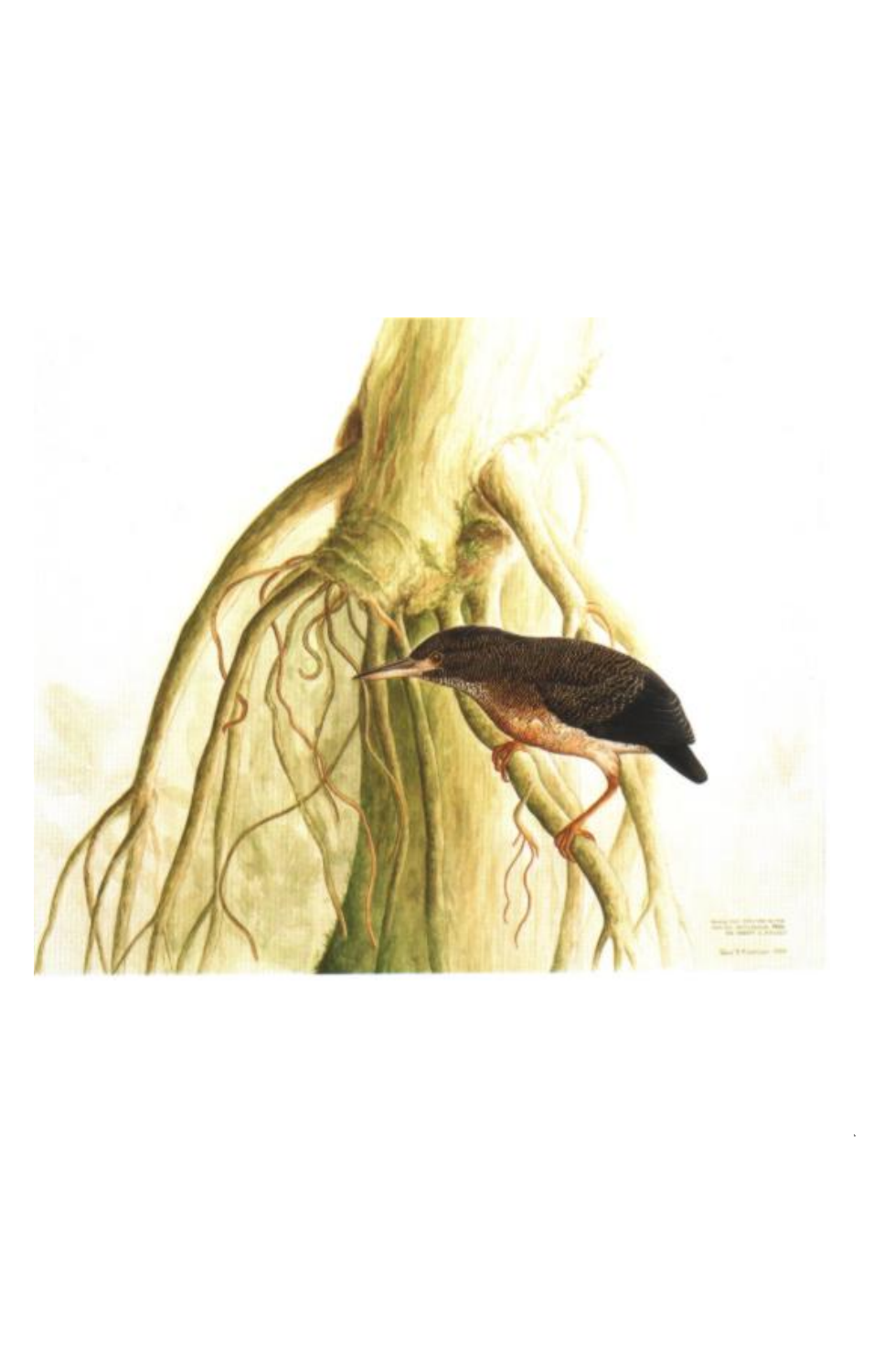| Nest | Height<br>above<br>water $(m)$ | <b>Distance</b><br>from<br>bank(m) | Active dates         | Edge-<br>barrier<br>present | Young<br>observed | Egg<br>observed |
|------|--------------------------------|------------------------------------|----------------------|-----------------------------|-------------------|-----------------|
|      | 1.5                            | 2.0                                | 30 April-17 May 1989 | <b>Yes</b>                  | Yes               | Yes             |
| 2    | 2.0                            | N/A                                | 29 June-5 July 1989  | Yes                         | Yes               | No              |
| 3    | 3.0                            | 2.0                                | 20 May-27 May 1990   | Yes                         | Yes               | No              |
| 4    | 1.0                            | 3.0                                | 9 June–12 June 1990  | No                          | No                | No              |
| 5    | 1.5                            | N/A                                | July 1990            | Yes                         | Yes               | No              |

**TABLE 1** 

**Zigzag Heron are yellowish-green, whereas the adult has a blackish bill and grayish horn legs. The adults were not seen near the nest as the young grew, and it is assumed that this was due to increased time expenditures on hunting.** 

The five nests were all shallow, round platforms averaging  $17 \times 22$  cm. They were similar **to nests of the larger Rufescent Tiger-Heron nests discovered in the same area, but they were usually ringed by a thorny edge-barrier while the Tiger-Heron nests were not. The edge-barriers were made from various thorny plants, primarily Uncaria tomentosa (Rubiaceae), known locally as uiia de gato, and Bactris palms. The nests were found on the edge of water, either an oxbow lake or a permanent stream. Nests were placed an average of 1.5 m above the water, although up to 3 m above the water when the level was low. When built on a stream edge, nests averaged 2 m from the bank. The one egg discovered was elongated and white.** 

**The first of the five nests was discovered 30 April 1989 and was observed until 17 May 1989. The nest was located approximately 400 m eastward down a small stream, approximately 8 m wide, connecting the eastern edge of the oxbow lake Mandicocha to the Napo River, roughly 1.5 km to the south. The area is often flooded, although the mud banks keep the stream course well defined. The level of the stream fluctuates with the level of the Napo River and is thus dependent on the rainfall in the mountains to the west. The nest was placed midway up a coca palm (Bactris sp.) within a patch of extremely thorny chontilla (Bactris sp.) fronds. The Bactris fronds were woven into the edge of the nest. The nest was within 100 m of a Rufescent Tiger-Heron nest that was located approximately 4 m above the water and centered over the stream.** 

**One adult Zigzag Heron was always present on the nest. The adult's plumage and posture appeared as described in Hilty and Brown (1986), with the adult maintaining the bittemposture with its head held upright while on the nest.** 

**The nest was viewed from below by canoe, yet the adult nevertheless maintained a vertical posture. The adult always faced towards the viewer and used cautious body movements rather than head movements to maintain eye contact, although occasional slight head rotation was noted. The continuous nervous tail-flicking of foraging birds noted by Mathews and Brooke (1988) was not seen, although occasional slow tail-flicks of this type were noted at the rate of one per IO-min period.** 

**On 7 May 1989, one egg, 4 cm in length, appeared on the nest. The adult and egg were present together until 17 May 1989, when both disappeared. Presumably, the egg loss was due to predation following which the adult abandoned the nest.** 

**A second nest containing one downy young was found 29 June 1989. The nest was**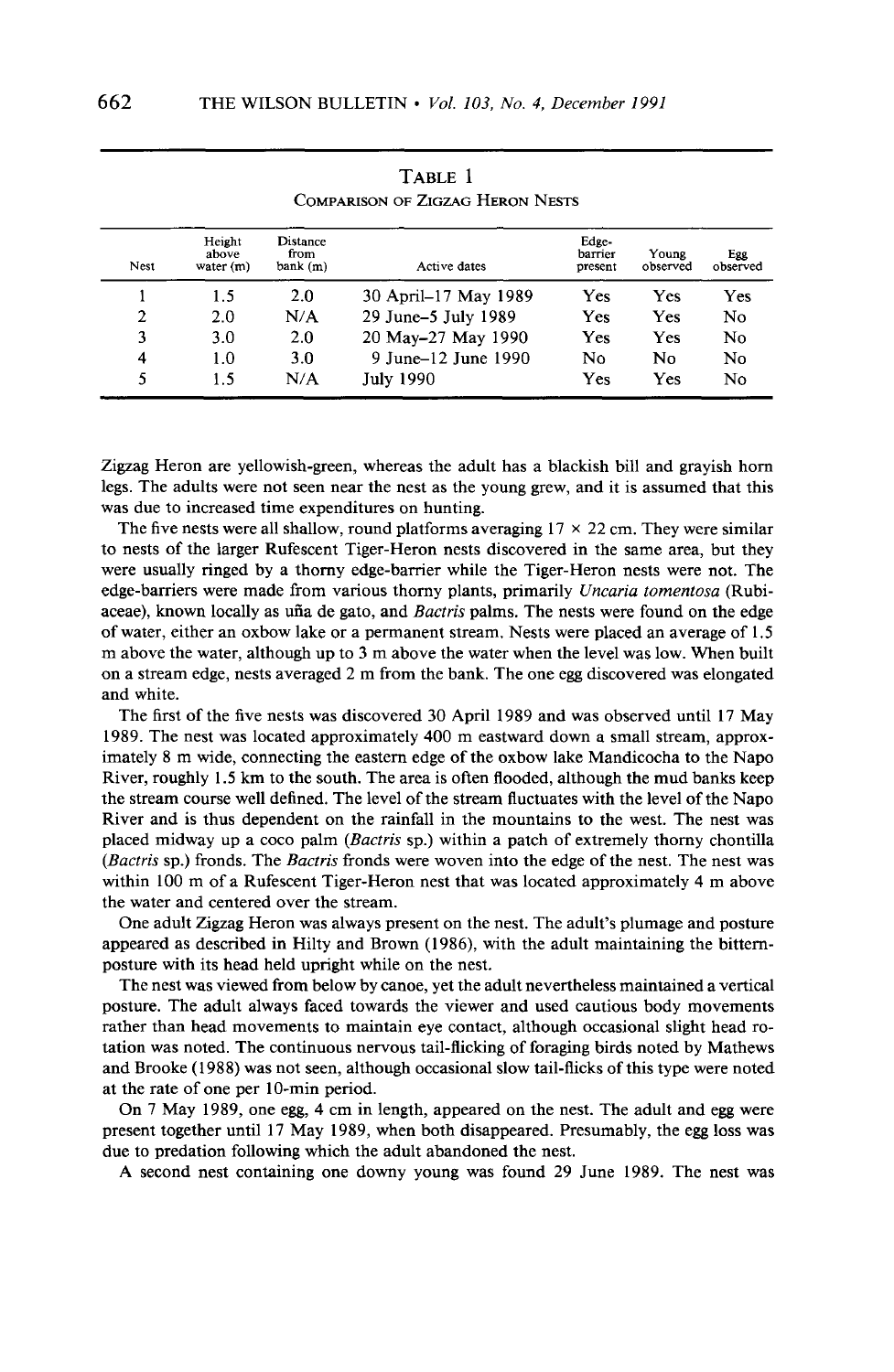**approximately 1 km from the first nest on the incoming, rather than the outgoing, stream connecting the western edge of Mandicocha to the Napo River. Given the distance between the two nests and the relatively high numbers of Zigzag Herons observed in the area, it is unlikely that the second nest was a second nesting attempt by the first pair. The area is a wooded swamp and the nest was located in a manglar tree surrounded by water. This nest resembled the other nests with thorny sticks woven into the outside edge; in this case the thorns were of Uncaria tomentosa, portions of fronds of Bactris palms, and other thorny plants and vines. This nest was within 30 m of a Hoatzin (Opisthocomus hoatzin) nest which was similarly placed over the water.** 

**The young Zigzag Heron was seen on or near the nest until 5 July 1989. This bird differed considerably from the adult and immature plumage descriptions of Hilty and Brown ( 1986) and was presumably in juvenile plumage. It was approximately 20 cm tall and uniformly yellowish-cream with grayish wings and no trace of rufous. The head had traces of white down and no hint of the blackish adult crest. When viewed from close range, the young heron appeared agitated: it silently moved its head from side to side and hopped from the nest to its supporting branches and back again to the nest, but it never strayed farther than 20-30 cm from the nest.** 

**A third nest (WFVZ # 16 1934) found 20 May 1990 was on the eastern edge of Mandicocha in the same area as the first nest. This nest was again a small platform with Uncaria tomentosa woven into the nest as an edge-barrier. This nest was in a small, sparsely branched tree. The nest was collected on 16 August 1990.** 

**When the third nest was discovered, it contained one downy young, with the adult heron perched on a branch approximately 1 m from the nest. The young heron had whitish downy feathers on the head and neck, with the body and wings covered with very lightly colored, rusty feathers. The flight feathers were undeveloped. During this visit, the adult maintained an erect bittern-posture while facing the observer and did not make any discemable movements.** 

**On 24 May 1990, only the young heron was present on the nest. The down feathers remained only on the head, and darker rufous was visible on the face and back. The bill and legs were yellowish-green, and the iris was bright yellow.** 

**This juvenile was last seen at the nest 27 May 1990, approximately 1 m from the nest on supporting branches. No down remained on it, and the plumage closely resembled the immature plumage pictured in Hancock and Kushlan (1984) and described in Hilty and Brown (1986), but without the rufous chestnut breast.** 

**The fourth nest was found on 9 June 1990, again on the eastern extension of Mandicocha, approximately 100 m eastward down the stream from the lake. It is possible, given the proximity of the third and fourth nests, that these were by the same nesting pair. The nest was in a low overhanging bush.** 

**When the nest was discovered, it was occupied by one adult heron. No egg or young was ever seen on this nest. On 12 June 1990, the nest was washed away by an exceptionally high flood several meters higher than any reported in the two years that the stream has been informally monitored.** 

The fifth nest was found in early July in a small tree (*Inga* sp., Mimosaceae) on the edge **of an inlet to the varzea waterway system of Garzacocha, on the southeastern edge of the lake. Garzacocha is not connected to the Napo River by streams as is Mandicocha, but rather is connected by frequently inundated varzea for the 0.5 km to the river. Garzacocha is completely surrounded by primary forest except for a small clearing around the lodge compound. The edge of the lake on the eastern side is dominated by Heliconia sp. with sparsely distributed Coussapoa trinervia and other small trees. The nest tree was roughly 1 m from the open water of the lake. Little information was gathered on this nest, although**